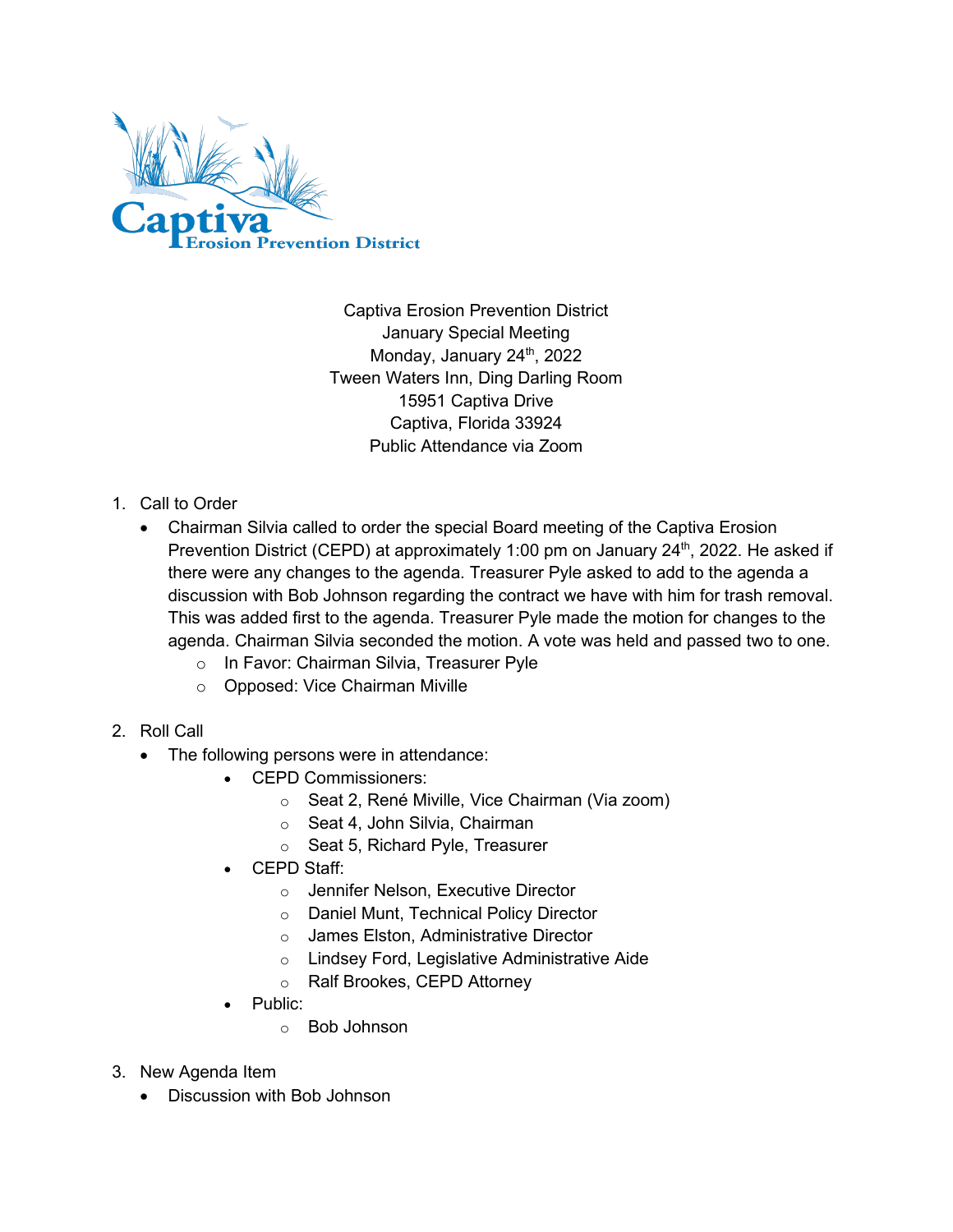- Treasurer Pyle wanted to have Bob Johnson come to answer questions in regard to the renewed contract with Back Bay Properties. Treasurer Pyle wanted clarification that we would not purchase trash receptacles at the parking lot since Bob Johnson was picking up trash daily. Executive Director Nelson let the board know that the money for the trash pickup was provided by the TDC.
- Bob Johnson spoke and said they pick up trash 365 days a year. They also pick up the beach, perform small tree trimming, and little items that need to be done to make the parking lot stay clean. Chairman Miville asked what time the trash is picked up. Bob Johnson said they try to get the trash by 7:30-8:00 A.M. Chairman Silvia mentioned that there could still be a problem with trash overflowing if people throw their trash into the cans by the Mucky Duck later in the afternoon. Executive Director Nelson said we were not going to order the trash receptacle since we went back to the contract with Bob Johnson. It was an either/or situation. Bob Johnson is picking up trash every day, so there should be no problem. Treasurer Pyle asked if we only ha attendants on weekdays and Executive Director Nelson let him know there is an attendant there seven days a week. Vice Chairman Miville asked what will happen if the places Bob Johnson dumps the trash, no longer want him to dump trash there. Bob Johnson said that trash is his responsibility and will make sure it is taken care of. Vice Chairman Miville asked about photos that were taken of the trash and what happened. Executive Director Nelson let the board know that it was day five of the attendants removing the trash and they had no where to put it. So that was the reason for it piling up.

## 4. Public Comments

- Susie Henry spoke and thanked Bob for all his hard work in the community. Lee Childers spoke and said that the trash was overflowing for a few days, not just one day. He also said that most of the trash comes from happy hour at the Mucky Duck. However, since Bob or his son pick it up early in the morning, there is no problem. It only became an issue once Bob stopped collecting the trash. He then recommended having Bob Johnson do the rope and posts to protect the dunes because the contract amount he saw was too high in his opinion.
- 5. Dune Planting Protection Plan
	- Ropes and Poles
		- Vice Chairman Miville made a motion to go with the option for cotton ropes due to the time frame and pricing to receive them. Treasurer Pyle seconded the motion. Discussion then ensued. Vice Chairman Miville went over the takeoff of the project and said he thinks we should just go ahead with the proposal and get it started. Nicole Sharp from APTIM was asked about the posts and she said she believed it was a square pole and that they were pressure treated pine. Policy Director Munt asked Nicole Sharp if part of the proposal was to include removing the old poles and rope and she said it was. Vice Chairman Miville asked Nicole Sharp to see if the pressure treated pine poles could be round instead of the square poles. She said she